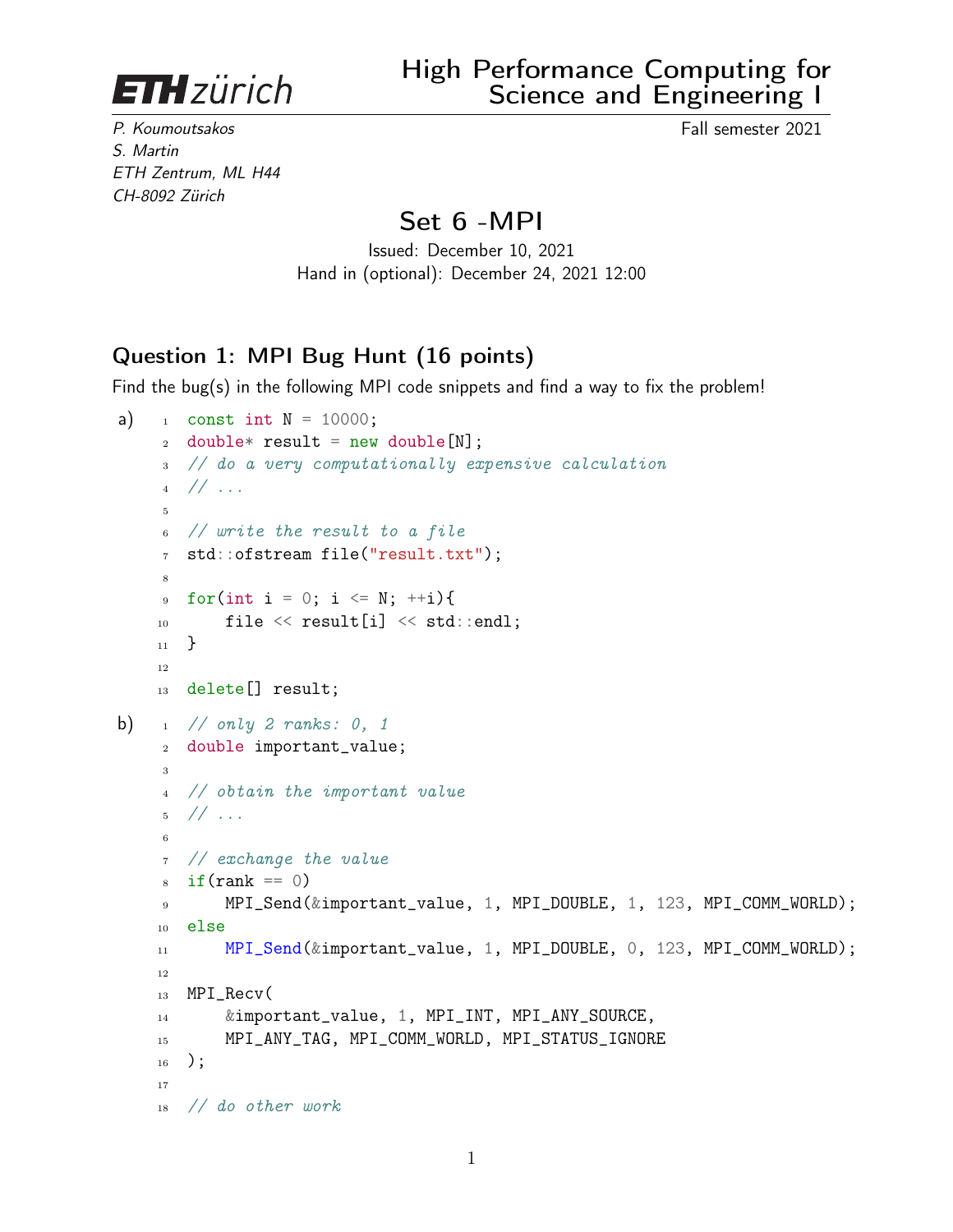c) What is the output of the following program when run with 1 rank? What if there are 2 ranks? Will the program complete for any number of ranks?

```
1 MPI_Init(&argc, &argv);
2
3 int rank, size;
4 MPI_Comm_size(MPI_COMM_WORLD, &size);
5 MPI_Comm_rank(MPI_COMM_WORLD, &rank);
6
7 int bval;
s if (0 == rank)9 {
10 bval = rank;
11 MPI_Bcast(&bval, 1, MPI_INT, 0, MPI_COMM_WORLD);
12 }
13 else
14 \quad \{15 MPI_Status stat;
16 MPI_Recv(&bval, 1, MPI_INT, 0, rank, MPI_COMM_WORLD, &stat);
17 }
18
19 cout \langle\langle "["\langle rank \langle "] "\langle bval \langle endl;
20
21 MPI_Finalize();
22 return 0;
```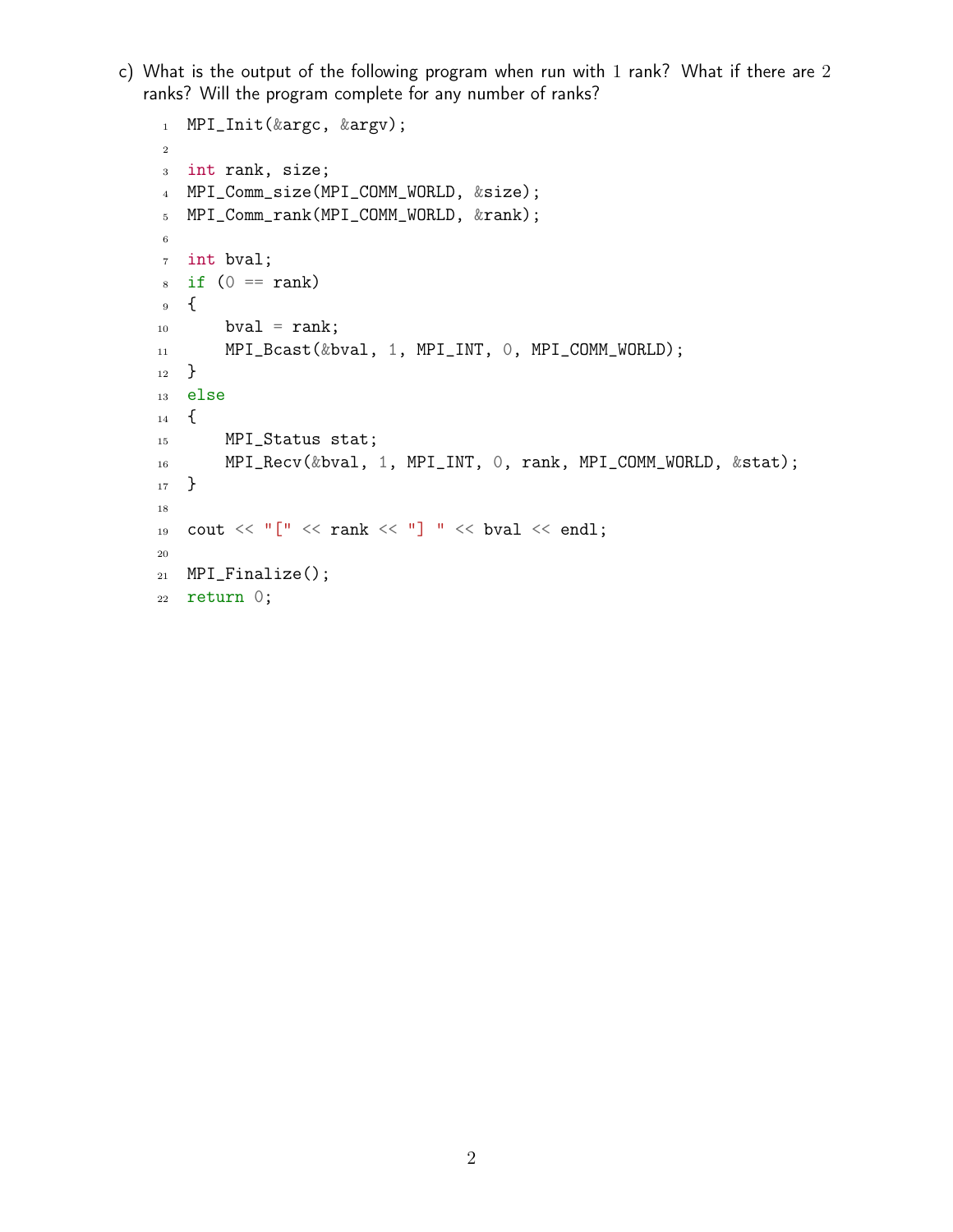## Question 2: Implementing a distributed reduction (45 points)

In this question, you will use MPI to calculate the following sum:

$$
x_{\text{tot}} = \sum_{n=1}^{N} n = 1 + 2 + 3 + \dots + (N - 1) + N \tag{1}
$$

- a) Fill in the missing part in the Makefile in order to compile the code with MPI support.
- b) Validation of HPC code is an important subject. For example, there is an analytic formula for the above sum. Use this to check if your implementation is correct. To this end, implement the function exact(N). Hint: A young C.F. Gauss found the formula in elementary school.
- c) Initialize and finalize MPI by filling the corresponding gaps in the skeleton code.
- d) Each rank performs only a part of the sum. Distribute the work load reasonably in order to guarantee load balancing. Each rank should calculate the subsum

$$
sum_{\text{rank}} = N_{\text{start}} + (N_{\text{start}} + 1) + \ldots + N_{\text{end}},\tag{2}
$$

where  $N_{\text{start}}$  and  $N_{\text{end}}$  are the corresponding variables in the skeleton file.



<span id="page-2-0"></span>Figure 1: The communication pattern of a tree-like reduction. Each circle represents a rank, the number inside is the rank ID. Communication takes place along the arrows.

e) First Perform the reduction using MPI blocking collectives in the skeleton code. Then, implement your own reduction. This can be done in a tree-like way as depicted in Fig. [1.](#page-2-0) Your task is to implement this scheme for the special case that the number of ranks is a power of 2, i. e.

$$
|\mathsf{ranks}| = 2^l, l \in \mathbb{N}_0 \tag{3}
$$

f) What is the advantage of this scheme compared to the naive reduction? Name 2 advantages and quickly justify your answer. Hint: In the naive approach, every rank sends its elements directly to the master. The master then reduces all obtained elements by repeatedly applying the operation, in our case the sum.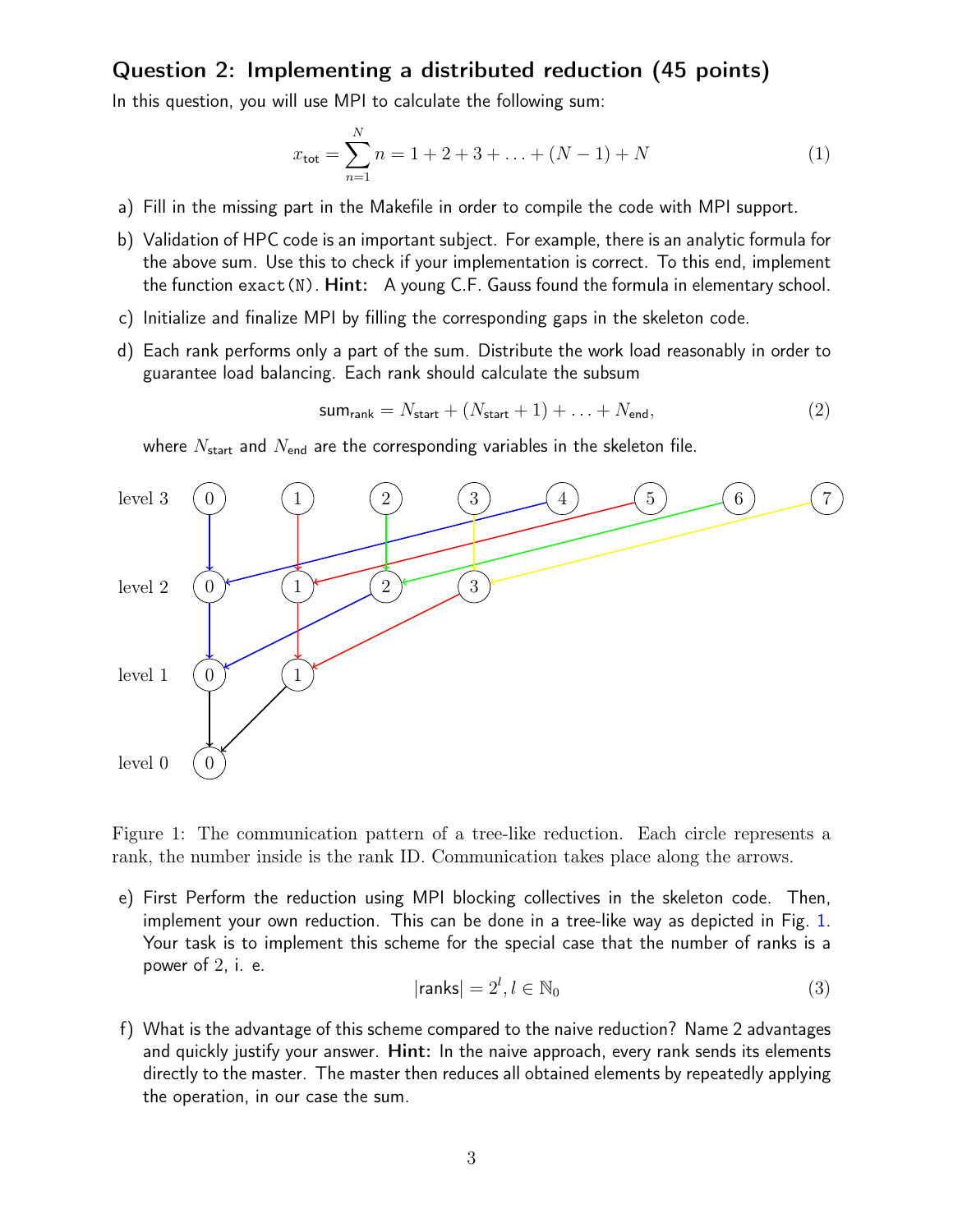

Figure 2: Left: Wake of an airplane visualized by condensation behind the engines. The vorticity sheet is generated at the trailing edge of the wings. Right: Vortex sheet at  $t = 1$ from the simulation.

## Question 3: Roll-up of a vortex line (30 points)

We want to simulate the evolution of a two-dimensional vorticity sheet similar to the wake of an airplane (Figure [2\)](#page-3-0). We use  $N$  particles moving with time  $t$ , each particle  $i$  is located at  $(x_i(t), y_i(t))$  and carries a constant value  $\Gamma_i$  (circulation). The velocity field defined as

<span id="page-3-0"></span>
$$
u(x_j, y_j, t) = \sum_{i=0}^{N-1} \frac{\Gamma_i}{2\pi} \frac{-[y_j(t) - y_i(t)]}{\varepsilon^2 + [x_j(t) - x_i(t)]^2 + [y_j(t) - y_i(t)]^2},
$$
  

$$
v(x_j, y_j, t) = \sum_{i=0}^{N-1} \frac{\Gamma_i}{2\pi} \frac{[x_j(t) - x_i(t)]}{\varepsilon^2 + [x_j(t) - x_i(t)]^2 + [y_j(t) - y_i(t)]^2}
$$

is an approximate solution of Euler equations and corresponds to the vorticity field

$$
\omega_j = \frac{\partial v(x_j, y_j, t)}{\partial x_j} - \frac{\partial u(x_j, y_j, t)}{\partial y_j} = \sum_{i=0}^{N-1} \Gamma_i \delta_{\epsilon}(x_j(t) - x_i(t), y_j(t) - y_i(t))
$$

where  $\delta_\epsilon(x,y) = \frac{1}{\pi}$  $\epsilon^2$  $\frac{\epsilon^2}{(\epsilon^2+x^2+y^2)^2}$  approximate a Dirac-delta function for a small  $\epsilon$ . A particle moves with the velocity at its location

$$
\frac{dx_i(t)}{dt} = u(x_i(t), y_i(t), t), \quad \frac{dy_i(t)}{dt} = v(x_i(t), y_i(t), t),
$$

Initially, particles are placed at  $y_i = 0$  and

$$
x_i = -\frac{1}{2} + \frac{i + 1/2}{N}, \quad i = 0, ..., N - 1
$$

and have circulation  $\Gamma_i = \frac{1}{N}$  $\frac{1}{N} \frac{4x_i}{\sqrt{1-\epsilon}}$  $1 - 4x_i^2$ 

a) Implement the interaction function computeVelocities in q3/serial.cpp. You may check your results by visualizing the csv files with paraview.